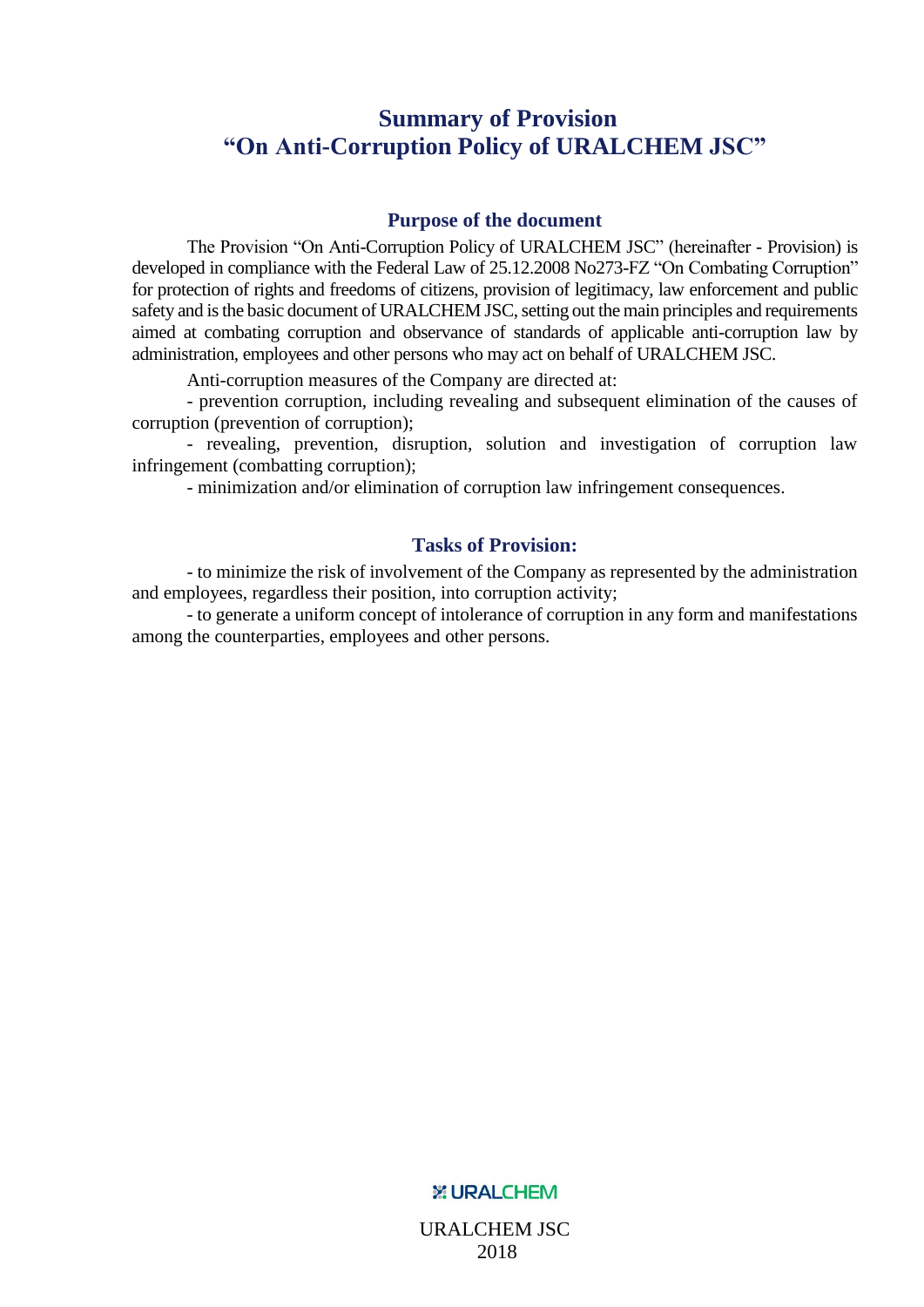ENACTED By the order of Chief Executive Officer of \_\_\_\_\_\_\_\_\_\_\_\_\_\_ No \_\_\_\_\_\_\_\_\_\_\_\_\_\_

# **Provision "On Anti-Corruption Policy of URALCHEM JSC"**

Revision 1

**X: URALCHEM** 

URALCHEM JSC 2018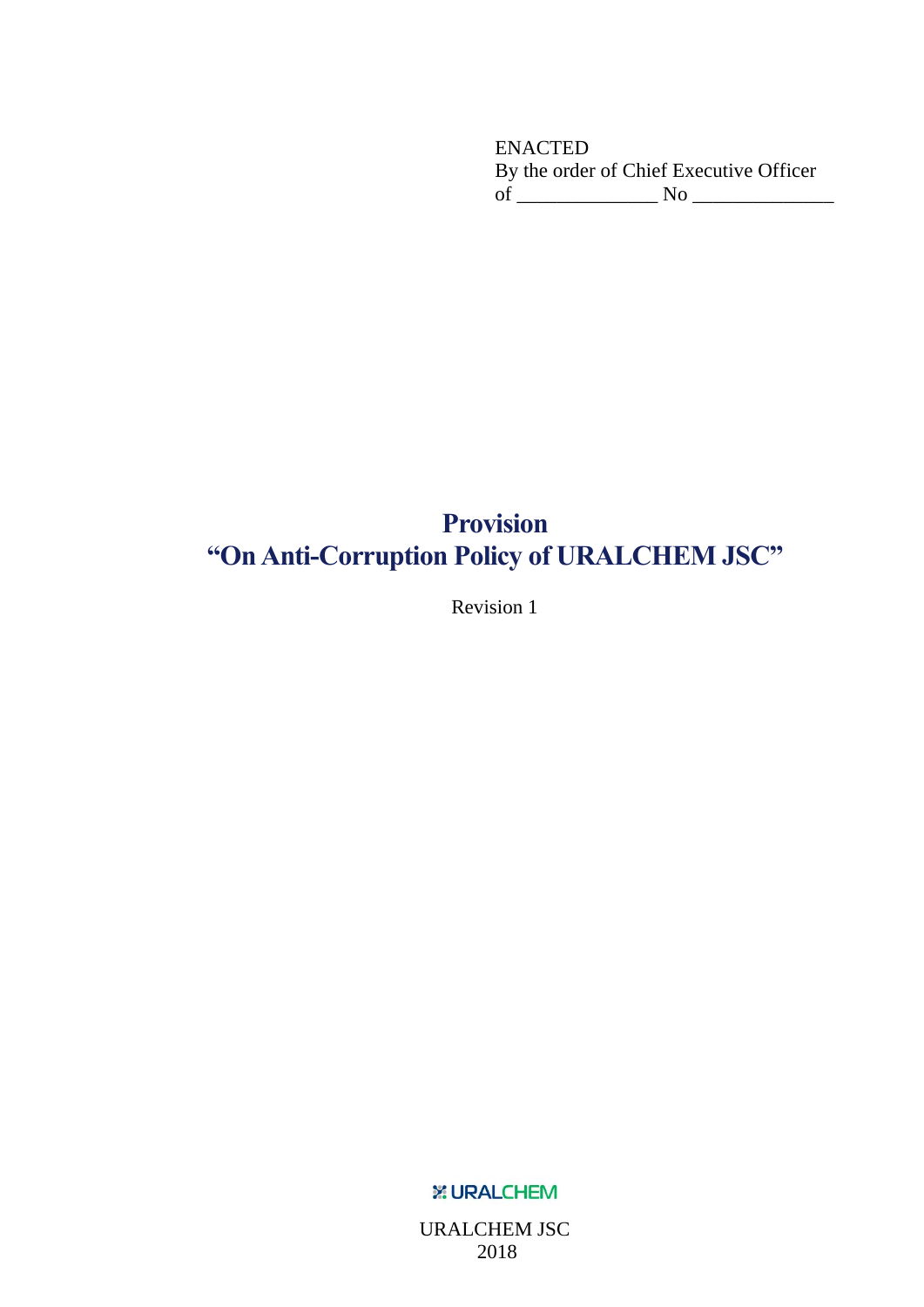# **Table of Contents**

| "On Anti-Corruption Policy of URALCHEM JSC"-- Ошибка! Закладка не определена.               |
|---------------------------------------------------------------------------------------------|
|                                                                                             |
|                                                                                             |
| 2. Document information -------------------------------- Ошибка! Закладка не определена.    |
|                                                                                             |
| 2.2. Scope of application ------------------------------- Ошибка! Закладка не определена.   |
| 2.3. Persons in charge of the document ------------- Ошибка! Закладка не определена.        |
|                                                                                             |
|                                                                                             |
| 4. Anti-corruption measures ------------------------------ Ошибка! Закладка не определена.  |
|                                                                                             |
|                                                                                             |
| 4.3. Procedure of participation in charity events and sponsorship activity -------- Ошибка! |
| Закладка не определена.                                                                     |
|                                                                                             |
| 4.5. Check of counterparties. Cooperations with intermediaries and other persons ---------7 |
|                                                                                             |
|                                                                                             |
| 4.8. Confidentiality, waiver of sanctions and bonusesОшибка!<br>Закладка<br>He              |
| определена.                                                                                 |
|                                                                                             |
| 4.10. Hotline management ---------------------------- Ошибка! Закладка не определена.       |
|                                                                                             |
|                                                                                             |
|                                                                                             |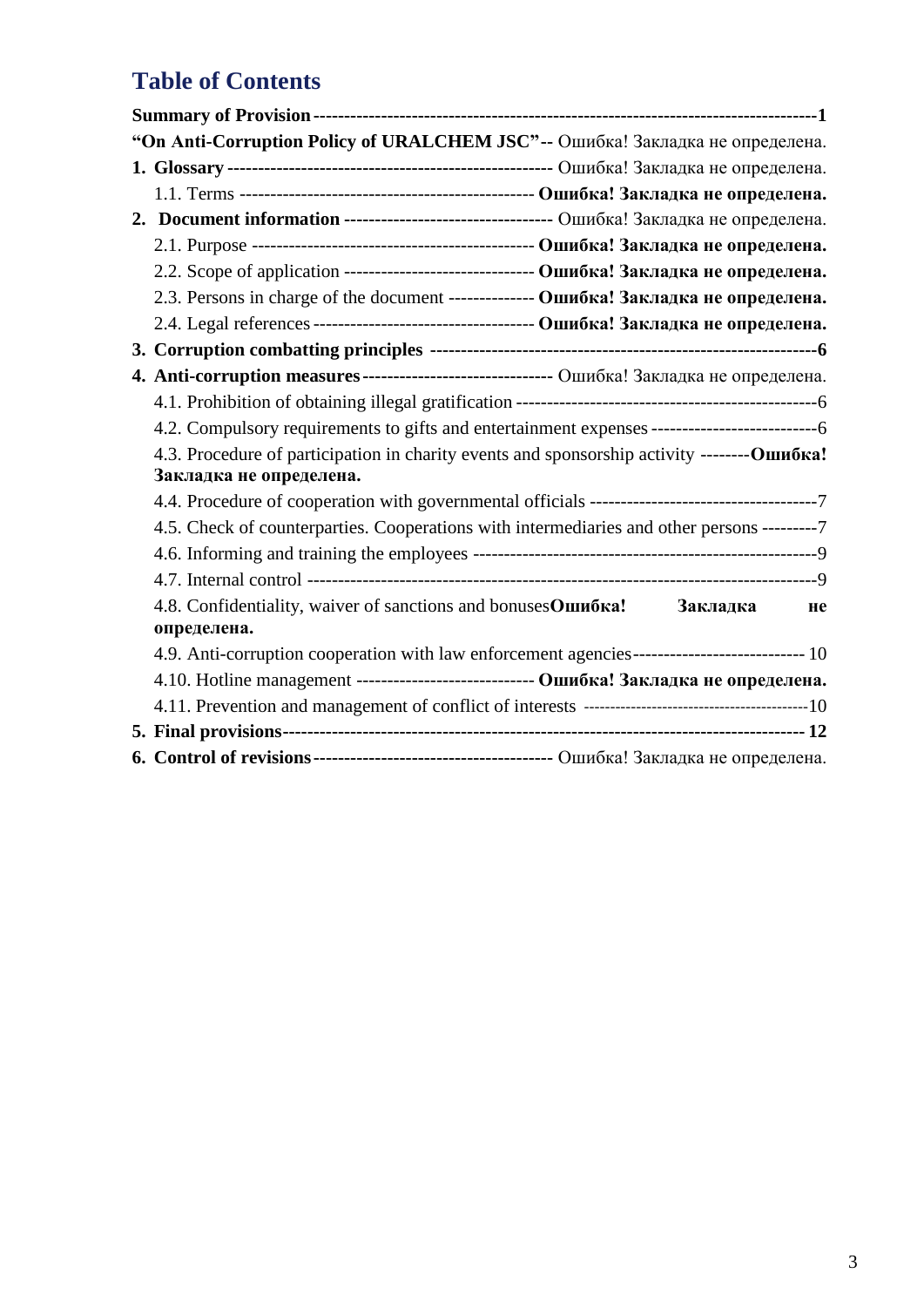## **1. Glossary**

### 1.1. Terms

**Anti-corruption policy** means URALCHEM JSC activity directed at creation of efficient anticorruption system;

**Chief Executive Officer** means Chief Executive Officer of URALCHEM JSC;

**Hotline** means a specialized system of acceptance and processing of information, including that related to corruption events in the Group;

**Uralchem Group (Group)** means URALCHEM JSC, all URALCHEM JSC subsidiaries and administered companies as well as the companies directly and indirectly controlled by URALCHEM JSC. The term Group used in this Provision shall be used exceptionally for the purposes of defining the relations governed by this Provision, and cannot be considered within the meaning of the concept "Group" as construed and used in compliance with the law in force.

**Conflict of interests** means the situation where the employee's personal interest (whether direct or indirect) affects or may affect proper execution of his or her job duties and where a contradiction between the employee's personal interest and rights and legal interests of the Company arises or may arise and may result in the damage of property and/or business reputation of the Company. A Company employee's personal interest means the employee's interest related to a possibility of making profit in the form of money, valuables, other property or services of proprietary nature or any profits (benefits) for himself/herself and/or immediate relatives (parents, spouses, children, siblings, as well as spouse's siblings, parents, children and children's spouse), citizens or organizations, in proprietary, corporate and other close relations with the Company's employee and/or his/her immediate relatives in the process of performance of his/her duties;

**Corruption** means abuse of official position, offering bribe, acceptance of bribe, abuse of power or authority, corrupt business practices or any other illegal use of official position by URALCHEM JSC employees in violation of legal interests of URALCHEM JSC, society and state for the purpose of making profit in the form of money, valuables, other property or services of proprietary nature or any property rights for himself/herself or third parties or illegal provision of such profit to URALCHEM JSC employees by the third parties;

**Corruption law infringement** means a deed having the signs of corruption, for which a regulatory legal act provides tort, disciplinary, administrative or criminal liability;

**Corruptogenic factor** means a phenomenon or multiple phenomena giving rise to corruption law infringement or providing distribution thereof;

**Company** means URALCHEM JSC, including all its subdivisions.

**Prevention of corruption** means URALCHEM JSC activity related to anti-corruption policy, directed at revealing, study, restriction or elimination of phenomena giving rise to corruption law infringement or providing distribution thereof;

**Entertainment expenses** means the Company's expenses for official reception and/or serving of representatives of other organizations or private individuals participating in negotiations for the purpose of establishment and/or maintaining cooperation, as well as the participants who have arrived to the Company's governing body meetings, regardless the place of conduct of the abovementioned activities, expenses for official reception (breakfast, dinner or similar activity) for the above-mentioned persons as well as the Company's officials participating in negotiations, transport provision of delivery of these persons to the venue of entertainment and/or governing body meetings and back, payment for non-staff interpreters' services, provision of interpretation during the entertainment activities.

**Employer** means URALCHEM JSC which has entered into labor relations with an Employee;

**Employee** means a private individual, which has entered into labor relations with the Employer;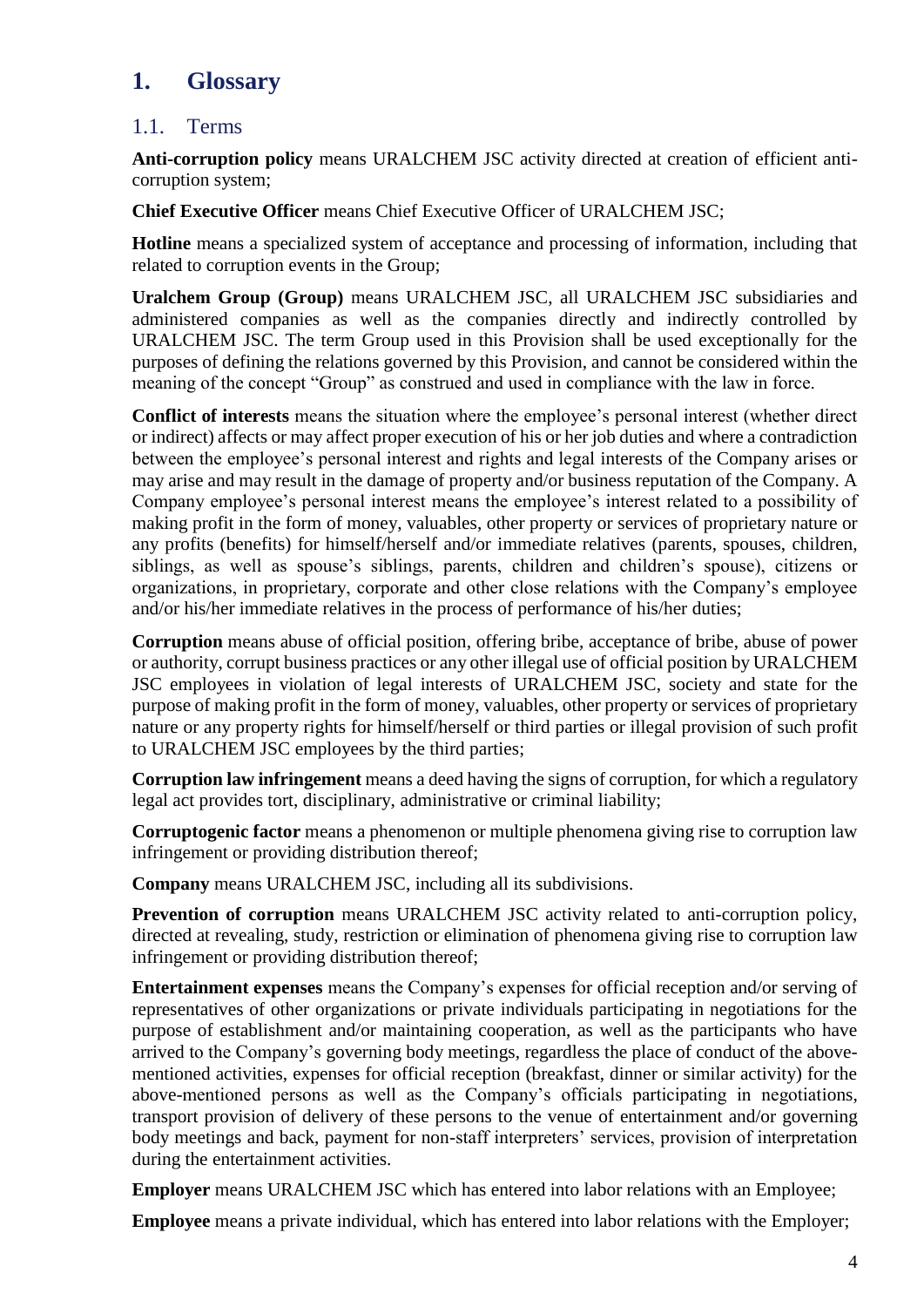**Security Service (SS)** means an employee of the Economic Security Directorate of the Legal Department of URALCHEM JSC and/or another person authorized by the order of the Company and responsible for provision the Company's business processes security.

**Legal Department (LD)** means URALCHEM JSC legal administration.

## **2. Document information**

#### 2.1. Purpose

- 2.1.1. This Provision "On Anti-Corruption Policy of URALCHEM JSC" (hereinafter Provision) is developed in compliance with the Federal Law of 25.12.2008 No273-FZ "On Combating Corruption" for protection of rights and freedoms of citizens, provision of legitimacy, law enforcement and public safety and is the basic document of URALCHEM JSC, setting out the key principles and requirements aimed at combating corruption and observance of standards of applicable anti-corruption law by administration, employees and other persons who may act on behalf of URALCHEM JSC.
- 2.1.2. Anti-corruption measures of the Company are directed at:

- prevention corruption, including revealing and subsequent elimination of the causes of corruption (prevention of corruption);

- revealing, prevention, disruption, solution and investigation of corruption law infringement (combatting corruption);

- minimization and/or elimination of corruption law infringement consequences.

2.1.3. Tasks of this Provision

- to minimize the risk of involvement of the Company as represented by its administration and employees, regardless their position, into corruption activity;

- to generate a uniform concept of intolerance of corruption in any form and manifestations among the counterparties, employees and other persons.

- to generate the principles of cooperation of the Company's employees with the third parties in the process of financial and economic activity of the Company in compliance with anti-corruption requirements and etic norms.

### 2.2. Scope of application

- 2.2.1. This provision shall be binding for all the employees of the Company.
- 2.3. Persons in charge of the document
- 2.3.1. Person in charge of the document: Head of Economic Security Directorate of the Legal Department.
- 2.3.2. Person in charge of development: Economic Security Directorate of the Legal Department.

### 2.4. Legal references

- Federal Law of 25.12.2008 No273-FZ "On Combating Corruption"
- Criminal Code of the Russian Federation of 13.06.1996 No63-FZ;
- Administrative Offences Code of the Russian Federation of 30.12.2001 No195-FZ;
- Guidelines of the Ministry of Labor and Social Protection of the Russian Federation of 08.11.2013 "On Development and Implementation of Anti-Corruption Measures by Organizations";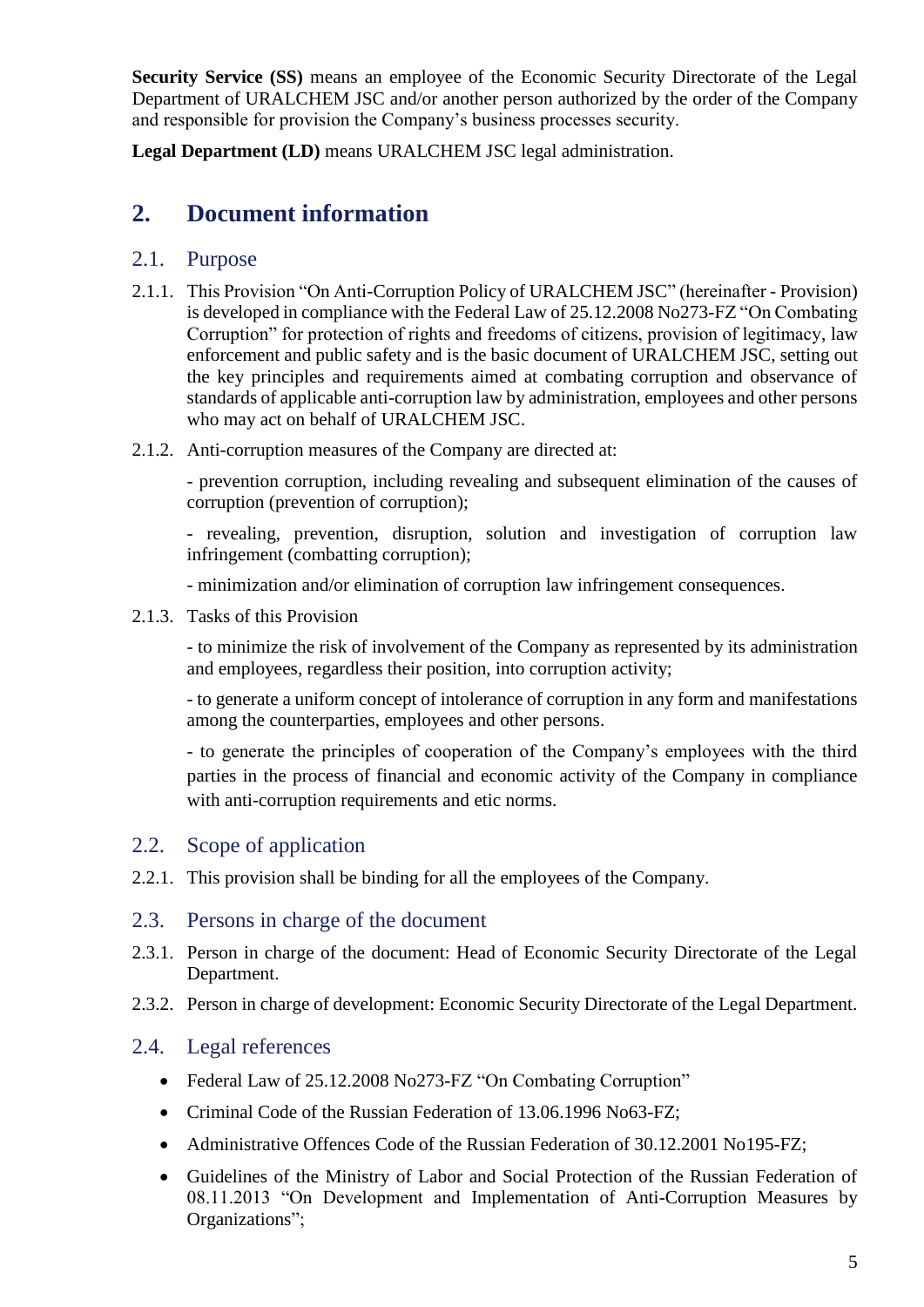## <span id="page-5-0"></span>**3. Corruption combatting principles**

- 3.1. In the process of creation of anti-corruption measures, the Company shall rely on the following key principles:
- 3.2. The principle of compliance of the Company's work with the current legislation and generally accepted standards. The compliance of anti-corruption measures implemented by the Company with the Constitution of the Russian Federation, the legislation of the Russian Federation and other regulatory legal acts applicable to the Company.
- 3.3. The principle of personal example of the management. The key role of the Company's management in the generation of culture of intolerance of corruption and in the creation of intra-organizational system of preventing and combating corruption.
- 3.4. The principle of employees involvement. The awareness of the Company's employees of the provisions of anti-corruption legislation and their active participation in the generation and implementation of anti-corruption standards and procedures.
- 3.5. The principle of proportionality of anti-corruption procedures with the corruption risk. The development and implementation of a set of measures to reduce the probability of involvement of the Company, the Chief Executive Officer and employees in corruption activities shall be implemented in consideration of the corruption risks existing in the activities of the Company.
- 3.6. The principle of responsibility and inevitability of punishment. The inevitability of punishment for employees, regardless of their position, work experience and other conditions in the case of their committing corruption law infringement related to the performance of their work duties, as well as the Chief Executive Officer's personal responsibility for implementation of the intra-organizational anti-corruption policy.
- 3.7. Open business principle. Informing the counterparties, partners and the public about the Company's anti-corruption business standards.
- 3.8. The principle of continuous control and regular monitoring. Regular monitoring of the efficacy of the implemented anti-corruption standards and procedures, as well as control of implementation thereof.

## **4. Anti-corruption measures**

### <span id="page-5-1"></span>4.1. Prohibition of obtaining illegal gratification

The employees of the Company, directly or indirectly, personally or through the third parties, are strictly prohibited to participate in corrupt activities, offer, give, promise, request and receive illegal gratification or make payments to facilitate administrative, bureaucratic and other formalities in any form, including in the form of cash, valuables, works, services or other benefits, to/from any persons or organizations, including commercial organizations, authorities and self-government bodies, governmental officials, private companies and their representatives.

### <span id="page-5-2"></span>4.2. Compulsory requirements to gifts and entertainment expenses

4.2.1. The gifts which may be provided to other persons and organizations by the employees on behalf of the Company, the gifts which may be obtained by the employees from other persons and organizations due to their activity in the Company as well as the entertainment expenses shall comply with the following criteria simultaneously: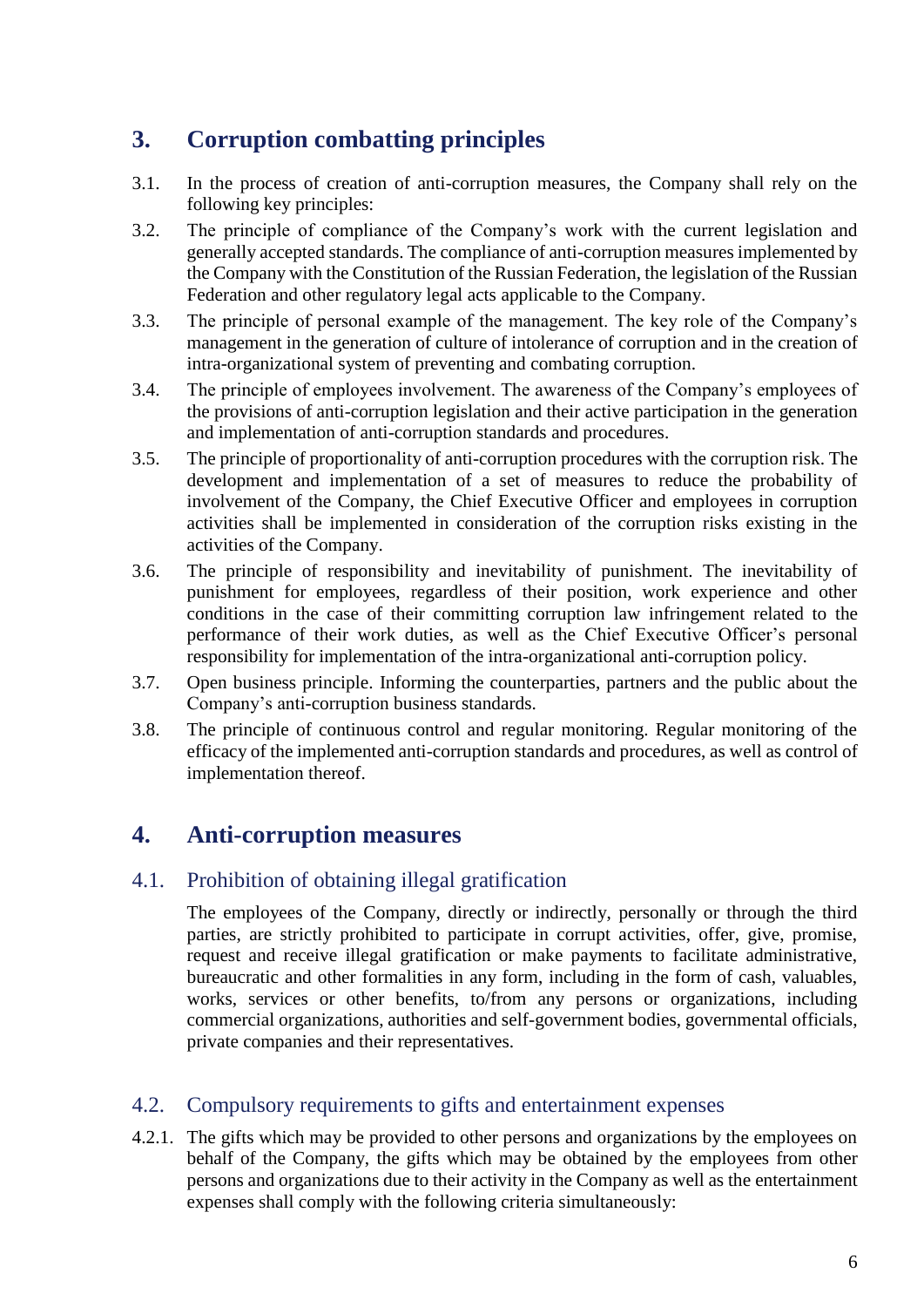- to be directly related to the legal purposes of the Company's activity or national holidays and applicable in compliance with financial condition of the Society;

- to be reasonable, proportional and not to be luxury items;

- to be purchased upon agreement with the Chief Executive Officer/Administrative Director:

- not to be a latent reward for a service, action, omission of action, connivance, protection, provision of rights, taking a particular decision about a deed, agreement, permission, etc., or an attempt to affect the beneficiary for any other illegal or unethical purpose;

- not to create a reputational risk for the Company, employees or any other persons in case of disclosure of information about gifts or entertainment expenses;

- comply with the principles and requirements of this Provision, other local acts, Company's executive documents and the norms of current legislation of the Russian Federation.

4.2.2. The Company's employees and representatives are not allowed to provide gifts on behalf of the Company to the third parties in the form of cash or non-cash, regardless the currency, as well as in the form of valuables, works, services or other tangible benefits.

#### 4.3. Procedure of participation in charity events and sponsorship activity

4.3.1. The Company may take a decision about participation in charitable events and sponsorship according to the procedure established by the Charitable and Sponsorship Activity policy approved in the Group and enacted in the Company by the Order of 11.09.2017 No P-10/1002/0095.1-17, in consideration of the principles and requirements set out in this Provision.

#### <span id="page-6-0"></span>4.4. Procedure of cooperation with governmental officials

- 4.4.1. The Company shall not make payment of any expenses (monetary remuneration, loans, services, payment of amusements, rest, transportation costs and other rewards) for governmental officials and their immediate relatives (or to their benefit), whether by itself or through its employees, for the purpose of obtaining and preserving property for the Company in its commercial or any other activity.
- 4.4.2. Cooperation with governmental officials on behalf of the Company shall be performed through the director of the Directorate of Communication with Governmental Agencies and subjects to his/her prior approval.
- 4.4.3. The provision of gifts to governmental officials shall not violate the requirements of this Provision and the legislation of the Russian Federation.
- 4.4.4. The employees of the Company shall be personally liable for the committed corruption law infringement in cooperation with the governmental officials pursuant to the current legislation.

#### <span id="page-6-1"></span>4.5. Check of counterparties. Cooperation with intermediaries and other persons

- 4.5.1. The Company and employees are prohibited to engage or use intermediaries, partners, agents, joint venture companies or any other persons for any activities violating the principles and requirements of this Provision and the legislation of the Russian Federation.
- 4.5.2. The Company seeks to have business relations with the counterparties supporting the compliance with anti-corruption legislation and/or counterparties declaring intolerance of corruption.
- 4.5.3. The Company declares that it refuses to provide any form of stimulation to counterparties' employees, including by means of provision of cash, gifts, performance of works (services) on non-paid basis to their benefit and by other means, not mentioned here, making a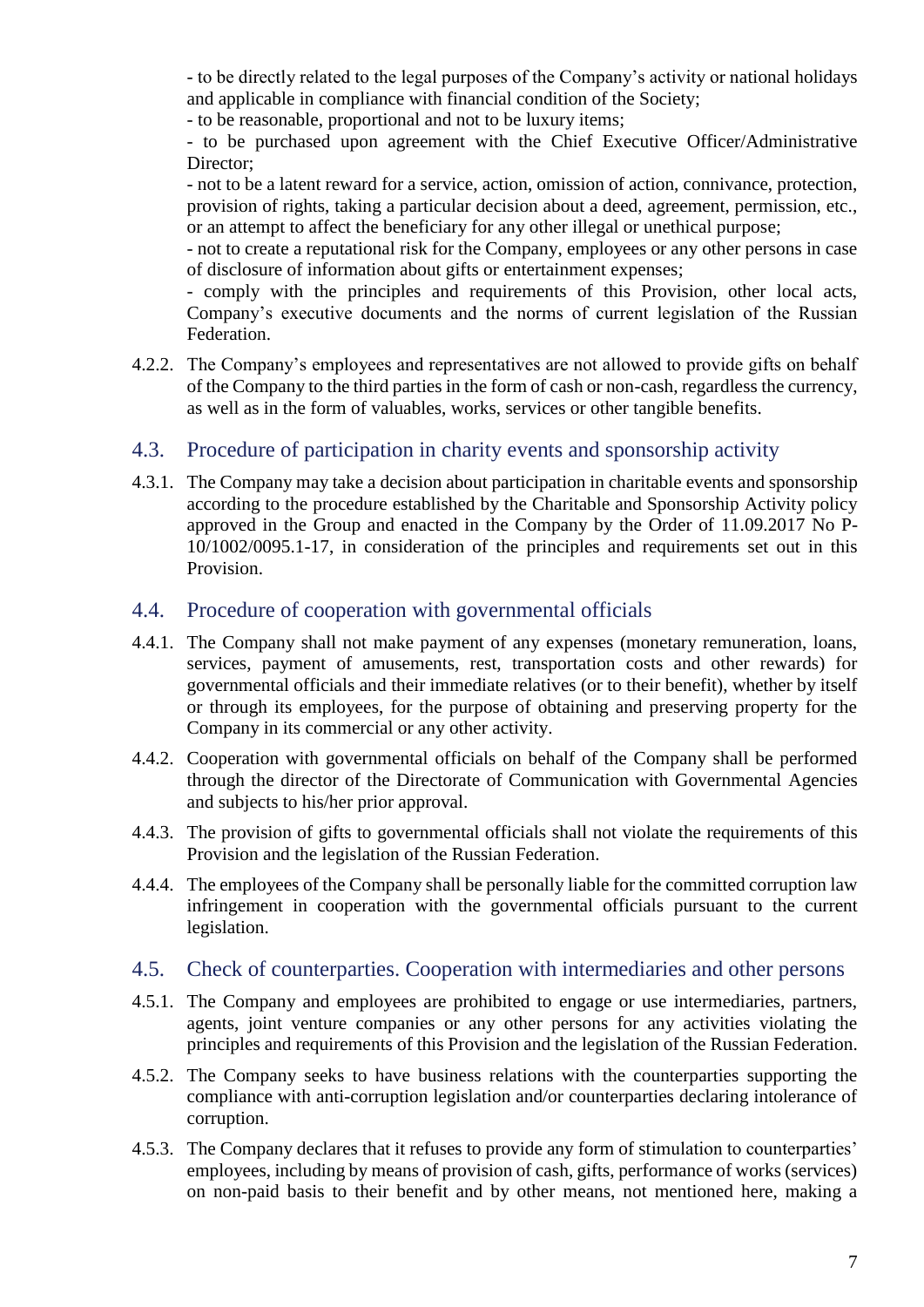counterparty's employee dependent and aimed at provision of performance by this employee of any activities to the benefit of the Company.

- 4.5.4. The Company uses reasonable endeavors to minimize the risks arising in the process of cooperation with the counterparties which may be involved in corruption activity and take the following anti-corruption measures:
	- the check for the anti-corruption procedures or policies of the counterparties;
	- the refusal of entering into contractual relations with the counterparties, if their executive agencies and/or beneficiaries are reliably involved into corruption activity;
	- inclusion of anti-corruption clauses into the agreements as follows:

"The Parties, within all contractual relations, arising from the date of signing the Agreement, shall comply with the legislation of the Russian Federation, provide, on their own part and on the part of their affiliated persons, workers, employees, the prohibition of actions qualified by the applicable law as giving and/or receiving a bribe, corrupt business practice as well as the actions directed/related to violation of the requirements of applicable law and international acts on combatting corruption, on counteraction the legitimization of proceeds of crime, including, but not limited to:

- prohibition to offer or provide, and agree to offer or provide any corruption payments (cash, securities, valuable gifts, other property or property rights, etc.) to any employees of the Party;
- prohibition to seek, accept or agree to accept any corruption payments from any employee of the Parties (cash, valuable gifts, other property or property rights, etc.);

- prohibition to offer or provide any corruption payments (cash, securities, valuable gifts, other property or property rights, etc.) to any third parties, including, but not limited to, government and/or municipal employees, in order to obtain any priority in relations with state and/or municipal authorities due to the need to fulfill their obligations under the contracts made by the Parties.

In the event that a Party suspects that a violation of any of the provisions of this clause has occurred or may occur, the Party concerned shall immediately notify the other Party in writing.

In a written notice, the Party is obliged to refer to the facts or provide materials that reliably confirm or give reason to believe that a violation of any of the provisions of this clause has occurred or could occur, in the form of actions qualified by the applicable law as giving or receiving a bribe, corrupt business practice as well as the actions that violate the requirements of applicable law and international acts on counteraction the legitimization of proceeds of crime.

In cases provided for by the legislation of the Russian Federation, a Party shall have the right to unilaterally refuse to perform the Agreement if the other Party violates the requirements of applicable anti-corruption legislation."

- other measures of mutual assistance to prevent corruption.

- 4.5.5. In compliance with the anti-corruption clause, URALCHEM JSC and its counterparties (partners) undertake to immediately notify each other in writing of any cases of violation of anti-corruption legislation.
- 4.5.6. The employees of the Company shall be solely responsible for corruption law infringement committed in interacting with counterparties and third parties in compliance with applicable law.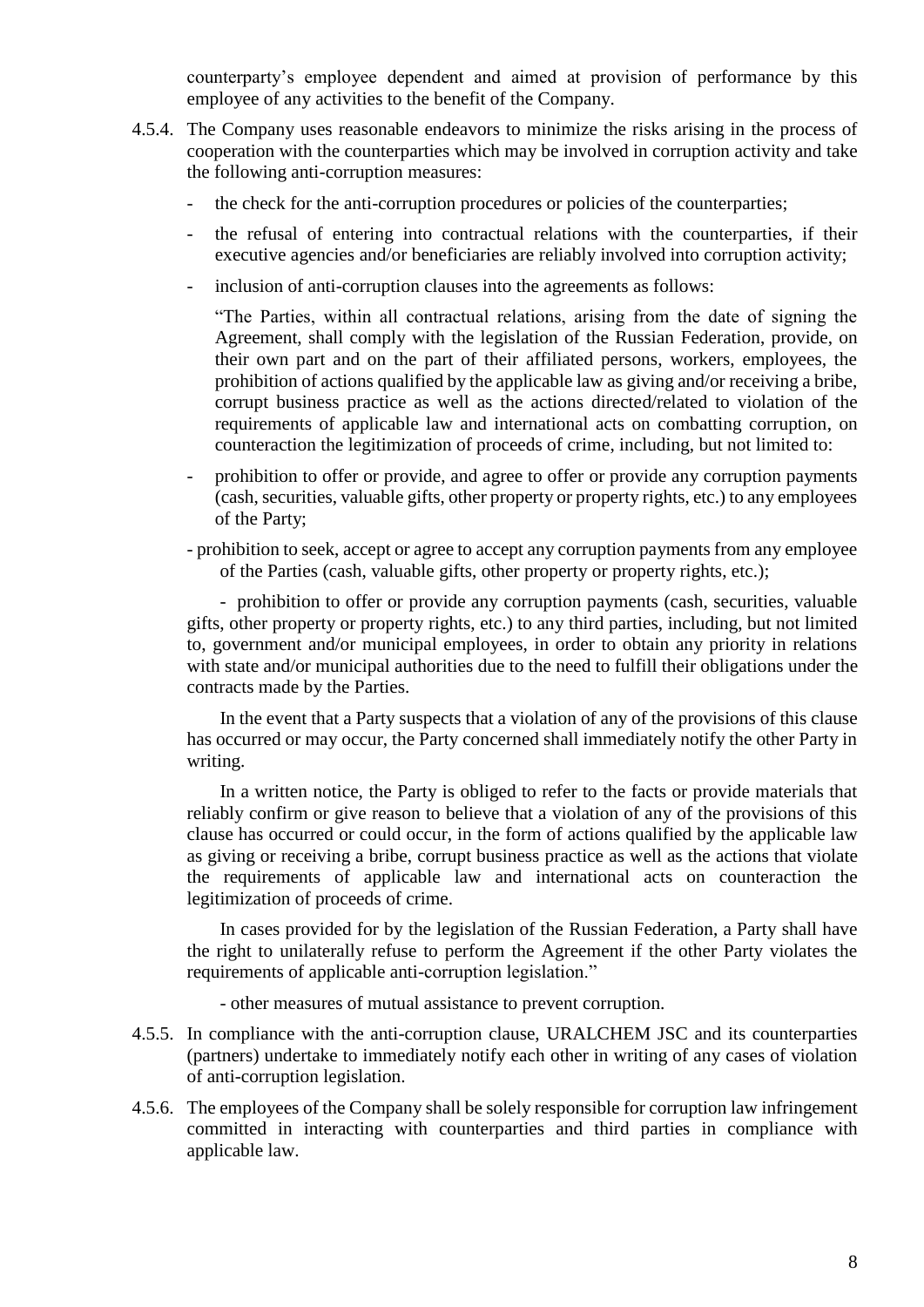#### <span id="page-8-0"></span>4.6. Informing and training the employees

- 4.6.1. The Company shall bring this Provision to the notice of all employees of the Company, welcome and encourage the compliance with the principles and requirements of this Provision by all counterparties, their employees and other persons.
- 4.6.2. The Company shall contribute to raising the level of anti-corruption culture by informing and regular advising the employees in order to maintain their awareness of the Company's anti-corruption policies and mastering the ways and methods of applying anti-corruption policies in practice.
- 4.6.3. Training and informing the employees:

- familiarization of employees, against signature, with regulatory documents regulating the issues of preventing and combating corruption in the Company;

- conducting informational/training events on the issues of preventing and combating corruption;

- arrangement of individual advising of employees on the application of (compliance with) the anti-corruption standards and procedures.

#### <span id="page-8-1"></span>4.7. Internal control

4.7.1. The control of documenting the transactions of the Company business activity is related to the obligation to keep the Company's financial (accounting) statements, managerial and other documentation related to decision-making in the Company and is aimed at preventing and identifying the corresponding violations:

making unofficial statements, use of forged documents, recording the non-existing expenses, the absence of primary accounting documents, correction of documents and statements, destruction of documents and reports prior to the established period, etc.

- 4.7.2. The check of economic substantiation of the transactions performed in terms of corruption risk may be carried out both in relation to ordinary business-processes of the company, including, but not limited to, procurement procedures, performing the contracts, acceptance of work, accounting of tangibles, and in relation to any other activity related to transfer and disposal of tangibles by the employees of the Company, such as: exchange of business gifts, entertainment expenses, charitable donations, reward to outsourced advisors and other fields. Special attention should be paid to the circumstances-indicators of illegal actions.
- 4.7.3. All financial transactions must be reflected in the Company's accounting correctly and with adequate detalization, documented and checkable.
- 4.7.4. Accounting must be reliable in compliance with the current internal regulations and requirements of the current legislation. Corruption and falsification of the Company's accounting are not permitted.

#### 4.8. Confidentiality, waiver of sanctions and bonuses

4.8.1. The Company's employees shall be obliged:

- to refrain from committing of and/or participation in corruption law infringements to the benefit or on behalf of the Company;

- to refrain from any behavior which may be interpreted by others as the readiness to commit or participate in committing corruption law infringements to the benefit or on behalf of the Company;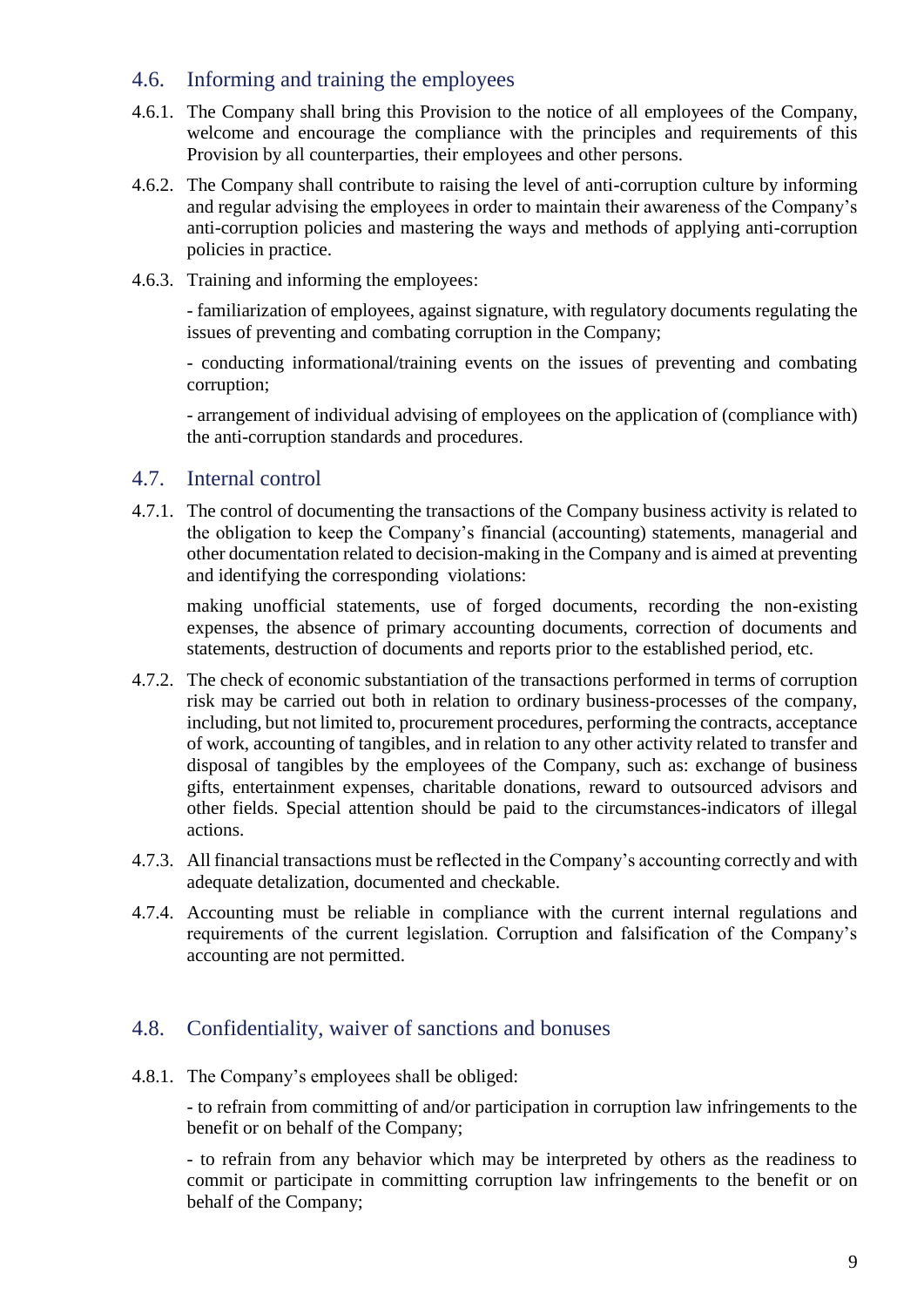- to immediately inform the immediate supervisor, SS of the cases of induction of an employee of committing corruption law infringements;

- to immediately inform the immediate supervisor, SS of the information about the cases of committing corruption law infringements by other employees, Company's counterparties or any other persons which the employee came to know about;

- to inform the immediate supervisor, SS of a possible conflict of interests which such employee may suffer or has suffered.

- 4.8.2. The Company arranges safe, confidential and available means of informing the administration of the Company ("hotline"; personal notification of SS; by telephone or fax; by e-mail) about the facts of bribery on the part of the persons providing services to the benefit of a commercial organization or on its behalf. The suggestions on improvement of anti-corruption measures and control as well as requests from employees and the third persons may be sent to the Chief Executive Officer of the Company.
- 4.8.3. The Company declares that no employee will subject to sanctions (including dismissal, downgrading, denial of bonus payment), if he/she has informed about a presumed fact of corruption, refused to suggest bribe and accept an illegal gratification, conduct corrupt business practices, facilitate bribery.
- 4.8.4. The Company declares of readiness to provide confidentiality for the persons who have informed about the facts of corruption and encourage employees in the event of proven facts of corruption, abuse, conflicts of interests based on the information provided.

#### <span id="page-9-0"></span>4.9. Anti-corruption cooperation with law enforcement agencies

4.9.1. Cooperation with law enforcement agencies is an important indicator of the Company's actual commitment to anti-corruption standards of conduct. Cooperation can be carried out in various forms:

- informing the law enforcement agencies about the cases of corruption law infringements that have become known in the Company/to the Company;

- rendering assistance to authorized representatives of control and supervising and law enforcement agencies during their inspections of the Company's activity regarding preventing and combating corruption;

- rendering assistance to authorized representatives of law enforcement agencies in carrying out the activities of disruption or investigation of corruption law infringements, including criminal intelligence operations;

- the inadmissibility of interference in the performance of official duties by officials of judicial or law enforcement agencies.

#### 4.10. Hotline management

4.10.1. To improve the efficacy of anti-corruption activity, URALCHEM Group has provided a hotline. By calling to the "hotline", any employee, counterparty or other person can report about facts of corruption in the Company that he/she has become aware of in a form convenient to him/her. The order of functioning of the "hotline" is defined in the Regulations of the process of "Hotline Management" in URALCHEM Group.

#### <span id="page-9-1"></span>4.11. Prevention and management of conflict of interests

4.11.1. Principles of work on management of conflict of interests:

- Mandatory disclosure of information about a real or prospective conflict of interests by an employee;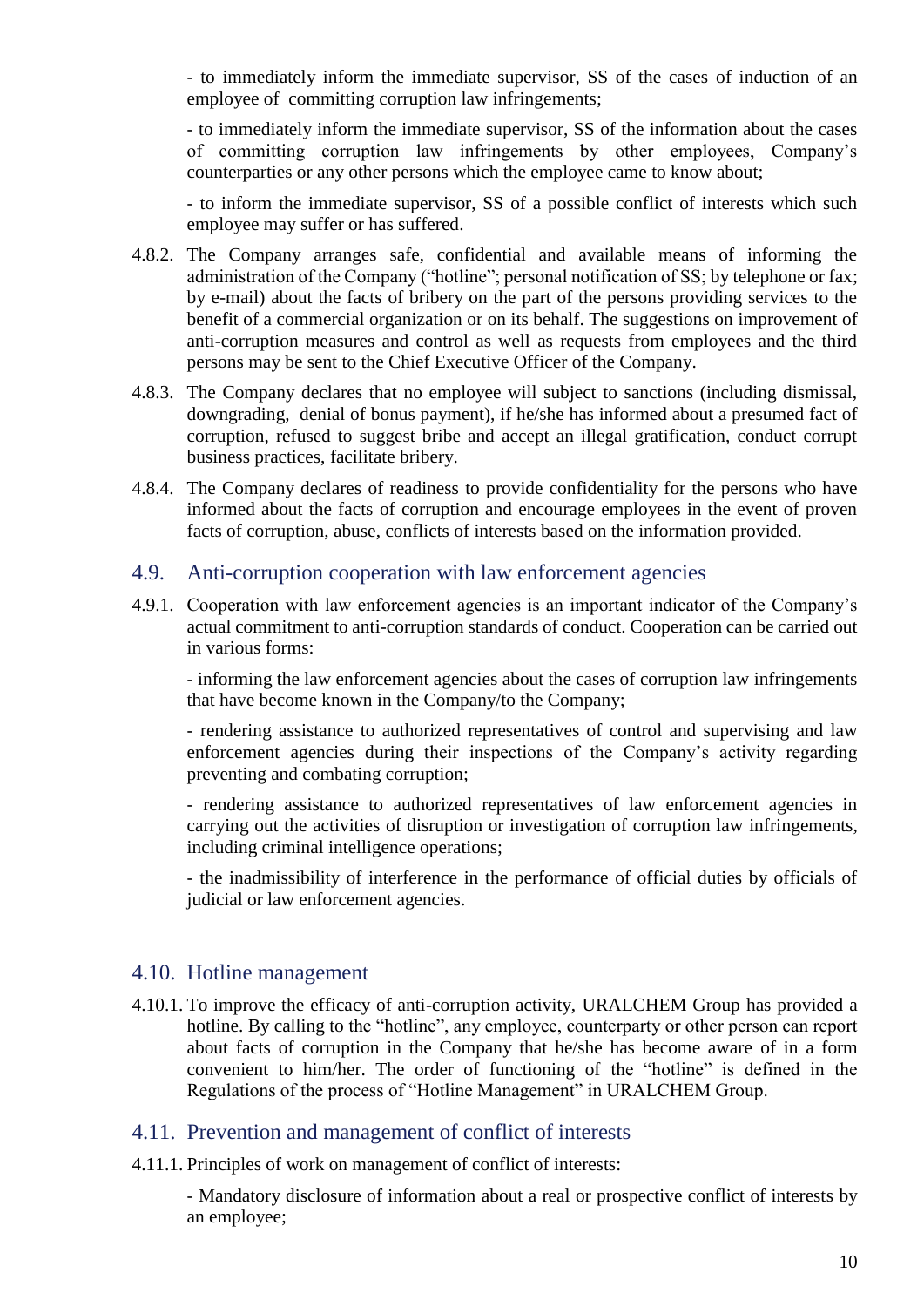- Individual consideration and assessment of reputational risks for the Company in identifying each conflict of interests and its settlement;

- Confidentiality of the process of disclosing information about a conflict of interests and the process of its management;

- Observance of the balance of interests of the Company and the employee in management of conflicts of interests;

- Protection of the employee from prosecution due to communication of a conflict of interests, which was promptly disclosed by the employee and managed (prevented) by the Company.

- 4.11.2. In relation to disclosure and management of conflicts of interests employees must:
- 4.11.2.1. When making decisions on business issues and performing their work duties, be guided by the interests of the Company without taking into account their personal interests, the interests of their relatives and friends.
- 4.11.2.2. Avoid (where possible) situations and circumstances that may result in a conflict of interest.
- 4.11.2.3. Disclose any real or prospective conflict of interest.
- 4.11.2.4. Contribute to the resolution of a conflict of interests.
- 4.11.3. The Company undertakes to confidentially consider the provided information and resolve the conflicts of interests.
- 4.11.4. The information received should be carefully checked by an authorized SS officer in order to assess the seriousness of the risks for the Company and select the most appropriate form of management of the conflict of interests. Based on the results of the verification of the information received, it must be established whether or not the situation that has arisen (may arise) is a conflict of interests.
- 4.11.5. A situation which is not a conflict of interests does not need special means of management.
- 4.11.6. If there is a conflict of interests, the following means of management can be used:

- restricting the access of an employee to specific information that may affect the personal interests of the employee;

- voluntary refusal of an employee of the Company or his/her removal (permanent or temporary) from participation in the discussion and decision-making process on the issues that are or may be affected by the conflict of interests;

- revision and change of functional duties of the employee;

- temporary dismissal of the employee from the position if his/her personal interests conflict with functional duties;

- transfer of an employee to a position providing for the performance of functional duties not related to a conflict of interests;

- refusal of the employee from the benefits that caused the conflict of interests;
- dismissal of an employee at the initiative of the employee;
- dismissal of an employee at the initiative of the employer.
- 4.11.7. Choosing a specific method of management of a conflict of interests, it is important to consider the significance of the employee's personal interest and the probability that this personal interest will be implemented to the detriment of the Company's interests
- 4.11.8. If an employee commits an intentional act that has resulted in a conflict of interests, the employee may be subject to disciplinary measures provided for by the Labor Code of the Russian Federation.